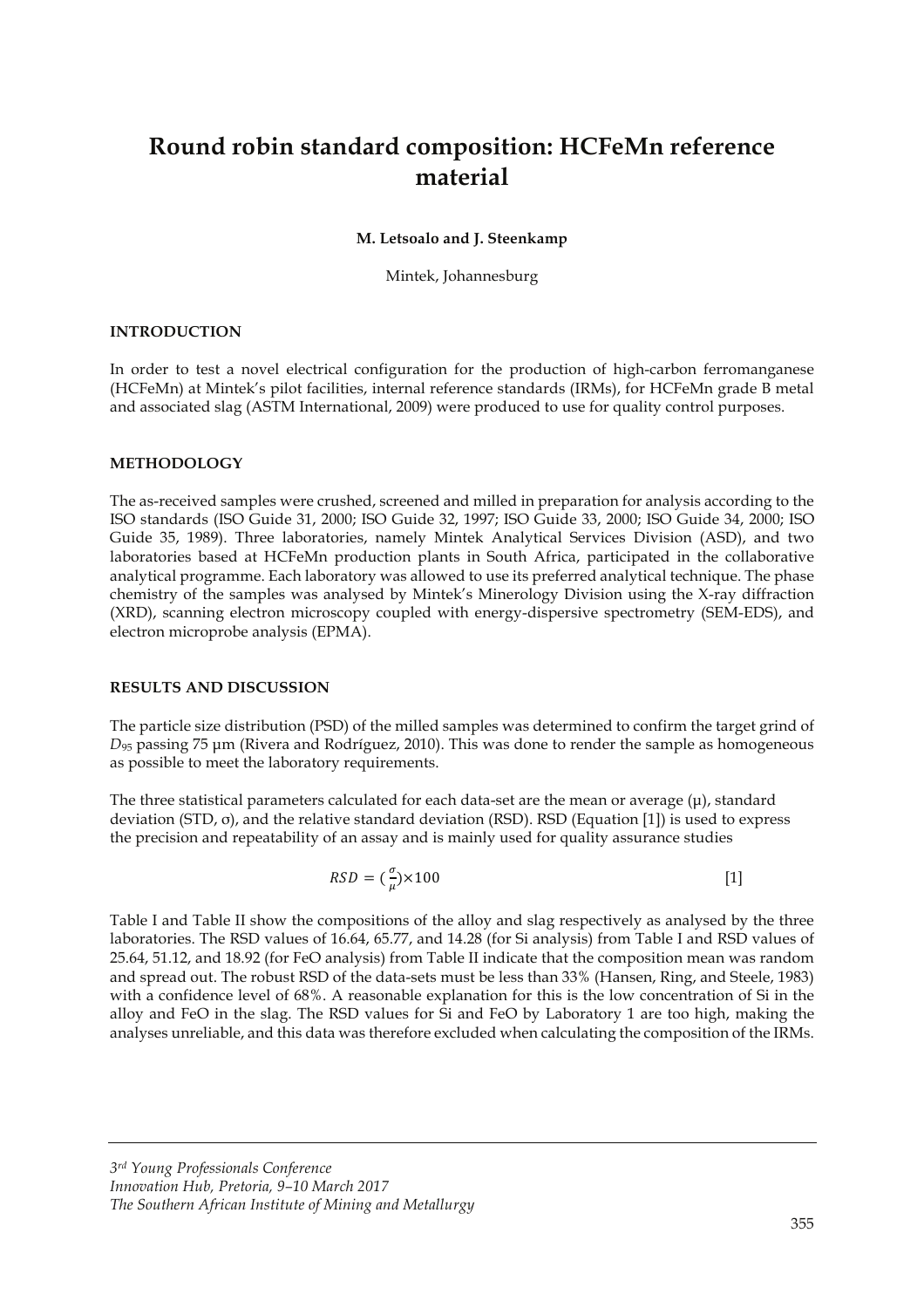| Lab/detection  |            | $\mathsf{C}$ | Mn    | Si    | Fe    |
|----------------|------------|--------------|-------|-------|-------|
| limit          |            |              |       |       |       |
| ASD $(0.05\%)$ | Mean       | 6.8          | 78.0  | 0.27  | 16.1  |
|                | <b>STD</b> | 0.2          | 1.5   | 0.03  | 0.4   |
|                | <b>RSD</b> | 2.4          | 1.9   | 16.64 | 2.5   |
| Laboratory 1   | Mean       | 6.73         | 76.55 | 0.36  | 12.71 |
|                | <b>STD</b> | 0.02         | 0.13  | 0.23  | 0.12  |
|                | <b>RSD</b> | 0.36         | 0.17  | 65.77 | 0.91  |
|                | Mean       |              | 76.32 | 0.042 | 16.33 |
| Laboratory 2   | <b>STD</b> |              | 0.38  | 0.006 | 0.17  |
|                | <b>RSD</b> |              | 0.50  | 14.28 | 1.05  |

*Table I. Bulk chemical composition of the alloy* 

*Table II. Bulk chemical composition of the slag* 

| Lab/detection<br>limit                                                                                                                   |            | MgO   | MnO   | FeO     | $Al_2O_3$ | CaO    | SiO <sub>2</sub> |
|------------------------------------------------------------------------------------------------------------------------------------------|------------|-------|-------|---------|-----------|--------|------------------|
| ASD (MgO [0.08],<br>MnO [0.06], FeO<br>$[0.06]$ , Al <sub>2</sub> O <sub>3</sub> $[0.09]$ ,<br>CaO $[0.07]$ , SiO <sub>2</sub><br>[0.07] | Mean       | 6.9   | 26.7  | 0.24    | 3.20      | 31.48  | 28.1             |
|                                                                                                                                          | <b>STD</b> | 0.2   | 0.6   | 0.06    | 0.13      | 0.48   | 1.1              |
|                                                                                                                                          | <b>RSD</b> | 2.7   | 2.2   | 25.64   | 4.05      | 1.54   | 3.8              |
| Laboratory 1                                                                                                                             | Mean       | 7.61  | 25.60 | 0.113   | 2.62      | 29.84  | 29.72            |
|                                                                                                                                          | <b>STD</b> | 0.04  | 0.16  | 0.058   | 0.05      | 0.12   | 0.10             |
|                                                                                                                                          | <b>RSD</b> | 0.52  | 0.61  | 51.327  | 1.88      | 0.41   | 0.35             |
| Laboratory 2                                                                                                                             | Mean       | 7.546 | 25.89 | 0.1825  | 3.2143    | 30.593 | 30.515           |
|                                                                                                                                          | <b>STD</b> | 0.286 | 0.46  | 0.0345  | 0.2067    | 0.337  | 0.216            |
|                                                                                                                                          | <b>RSD</b> | 3.790 | 1.77  | 18.9041 | 6.4306    | 1.102  | 0.707            |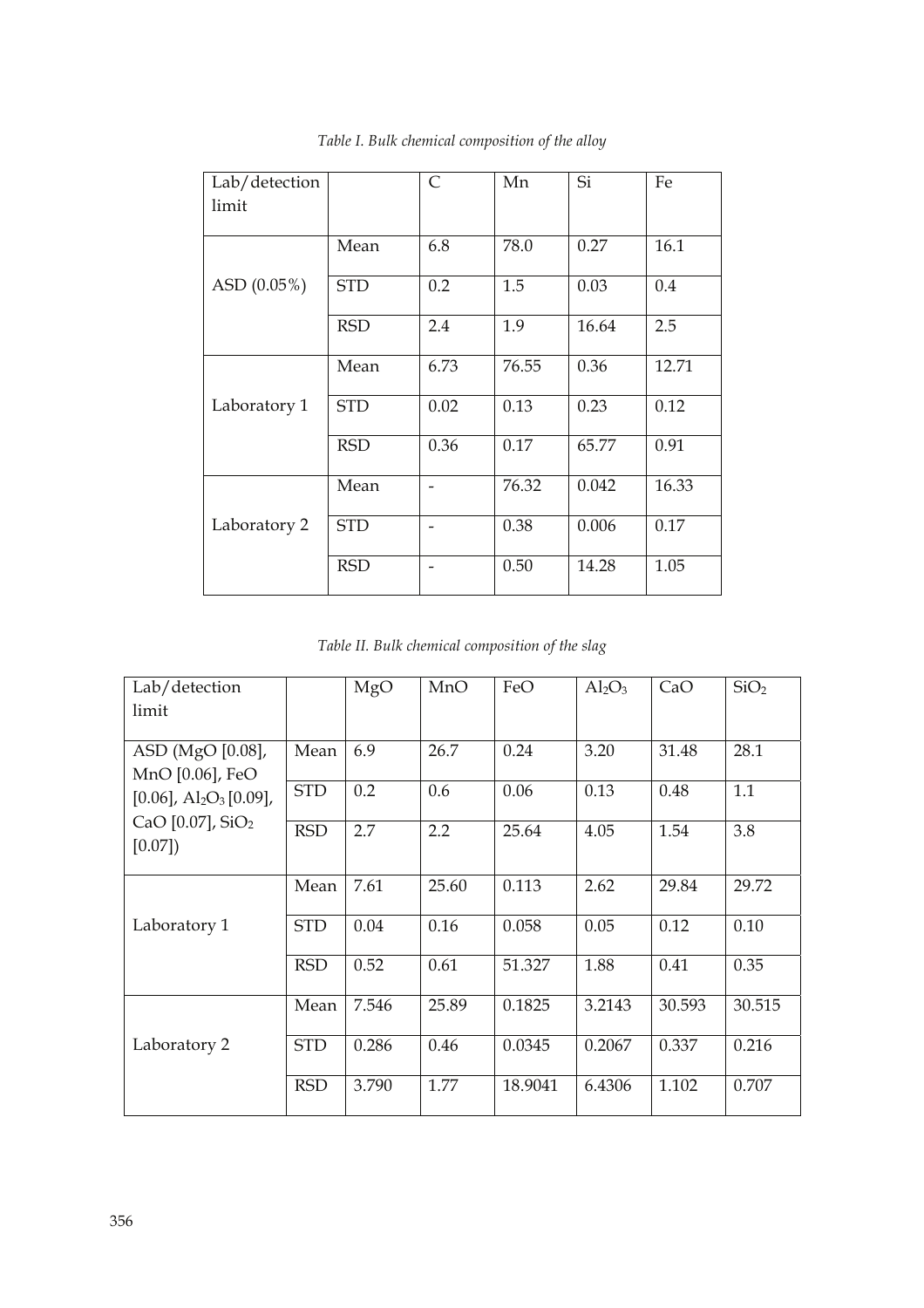### **CONCLUSIONS**

IRMs for high-carbon ferromanganese (HCFeMn) grade B alloy and slag were prepared. The IRM compositions of both alloy and slag are summarized in Table III and Table IV respectively. The HCFeMn alloy and slag IRMs were used for quality control purposes to validate the analytical data generated during the pilot plant campaign.

|              | C    | Mn    | Si    | Fe    |
|--------------|------|-------|-------|-------|
| Reference    | 6.79 | 78.03 | 0.272 | 16.09 |
| Campaign     | 6.75 | 76.01 | 0.260 | 15.93 |
| Campaign RSD | 6.71 | 1.44  | 8.785 | 0.87  |

|  |  | Table III. Alloy composition |
|--|--|------------------------------|
|--|--|------------------------------|

| Table IV. Slag composition |  |
|----------------------------|--|
|----------------------------|--|

|              | MgO  | MnO   | FeO  | $Al_2O_3$ | CaO   | SiO <sub>2</sub> |
|--------------|------|-------|------|-----------|-------|------------------|
| Reference    | 7.36 | 26.06 | 0.22 | 3.01      | 30.64 | 29.452           |
| Campaign     | 7.27 | 26.20 | 0.29 | 3.01      | 30.31 | 29.830           |
| Campaign RSD | 0.74 | 2.09  | 7.03 | 4.07      | 2.20  | 2.965            |